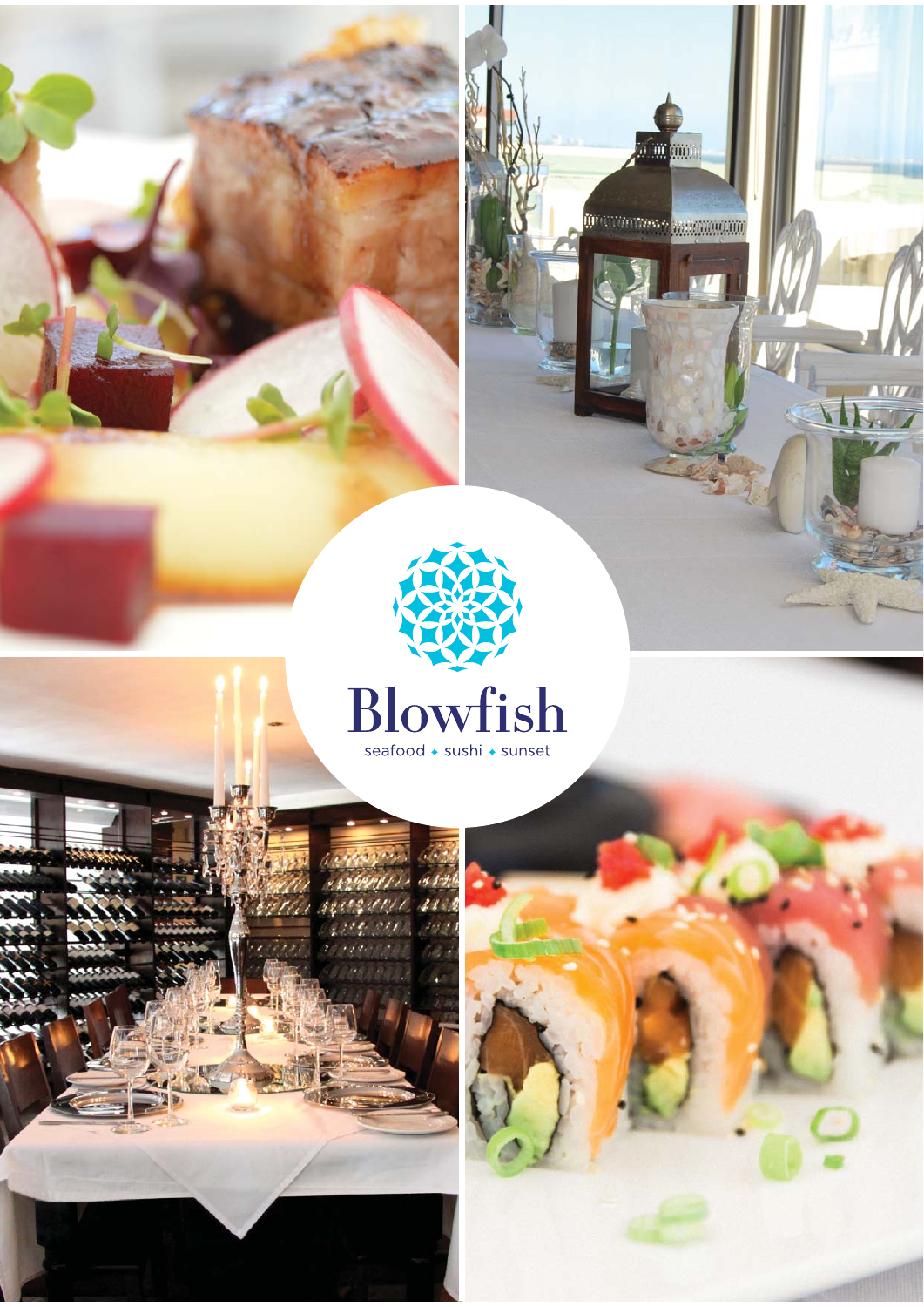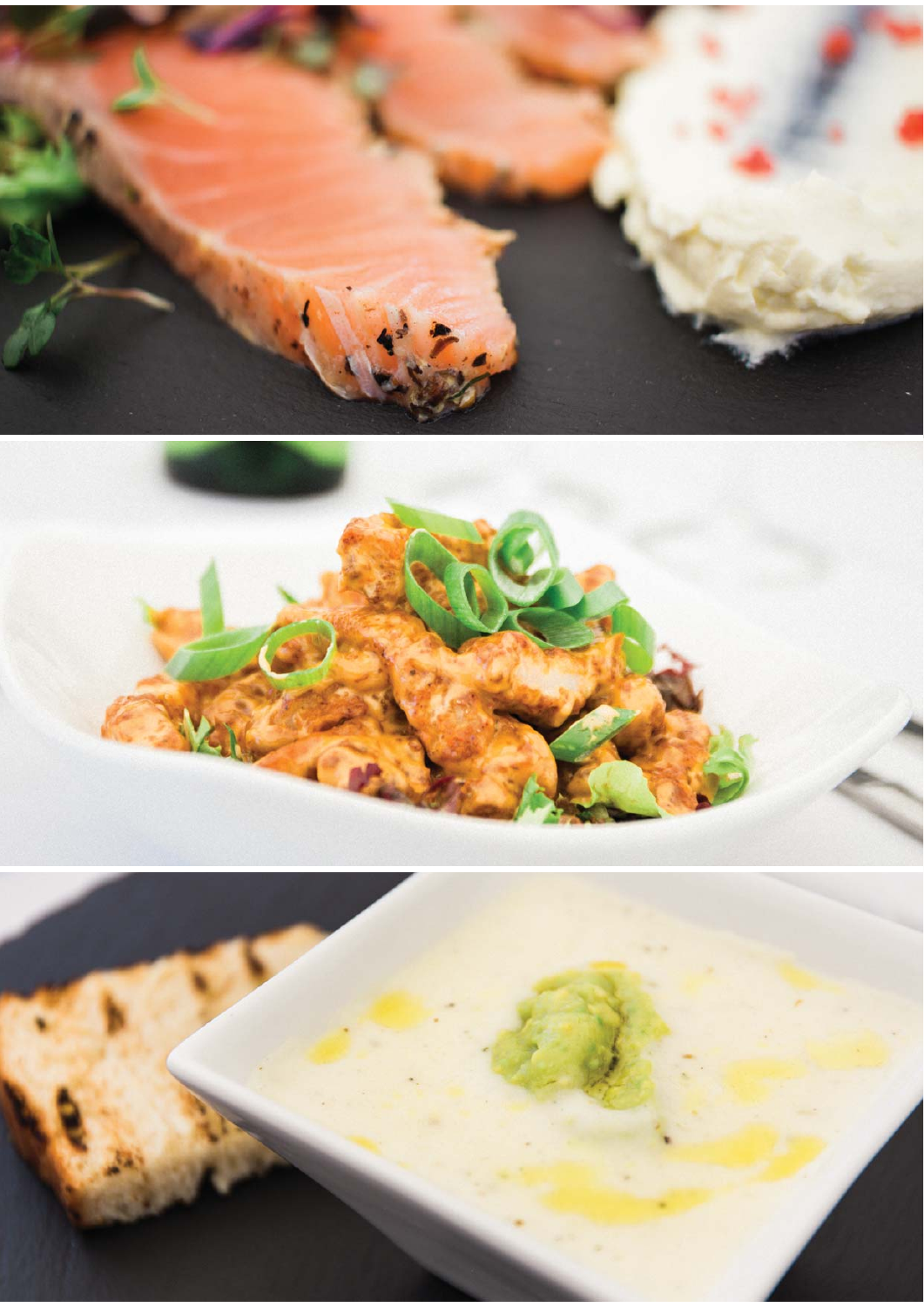

## **Fresh Oysters R25 each**

Served on the rocks with a sherry vinegar and Spanish onion salsa

## **Edamame Beans R55**

Served the traditional way - steamed and salted

## **Brandy-flambèed Chicken Livers R60**

Chicken livers sautéed with garlic and onion, flambéed with brandy and finished with a splash of cream, topped with crispy bacon bits

#### **Truffled Vichyssoise with Avocado Mousse R60**

Potato and leek soup infused with truffle oil and topped with avocado mousse Served hot or cold

#### **Tom Yum R65**

A traditional Thai broth with distinct hot and sour flavours, fragrant spices, fresh tomato, coriander, prawn and calamari

#### **Creamy Mussel Pot R72**

Half-shell mussels simmered in a creamy white wine, garlic and fresh herb sauce, served with our toasted house bread

#### **Spicy Creamy Szechuan Calamari R72**

Crispy fried calamari strips laced with a spicy creamy Japanese mayo

## **Prawn Stuffed Calamari Skewer R89**

Calamari tubes stuffed with prawn and mozzarella, wrapped in streaky bacon, served on a skewer, accompanied by skinny potato crisps

#### **Pastrami-Style Salmon with Wasabi Crème Fraiche R95**

Thinly sliced, twice-cured and spiced Norwegian salmon garnished with wasabi crème fraiche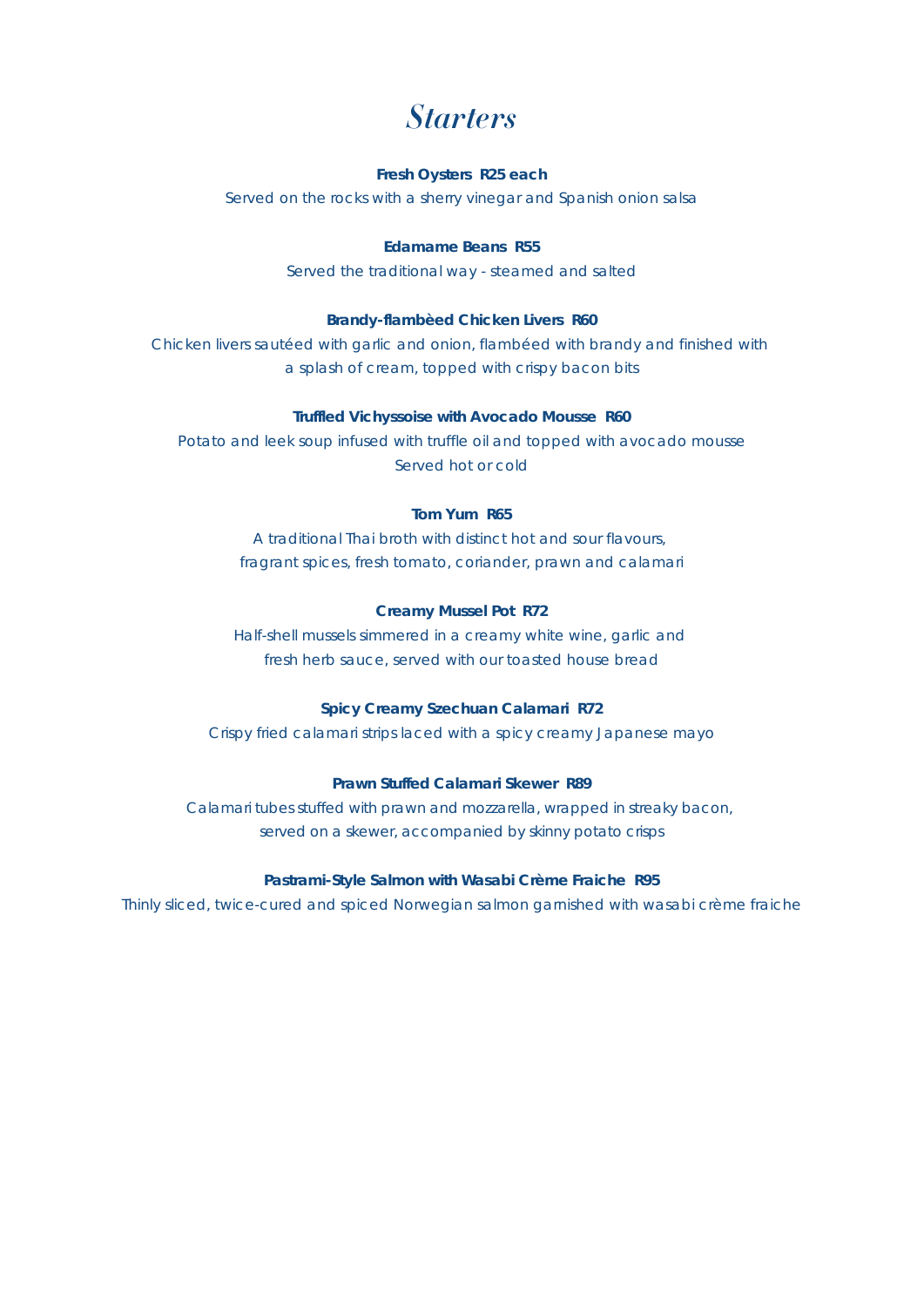

Salads are available as starter or full portions

## **Traditional Greek Salad R40 R70**

Traditional Greek salad with Kalamata olives and Danish feta cheese

## **Chicken Quinoa Salad R45 R85**

Quinoa, tossed with chimichurri, topped with grilled chicken, and herb marinated tomatos, served on a bed of rocket

#### **Wok-seared Vegetable Salad R45 R80**

Wok-seared Asian styled vegetables served on mixed greens and drizzled with soy and citrus dressing

## **Kite Boarders Salad R55 R100**

A house favourite! Grilled chicken and crispy bacon served on mixed greens with avocado and a hard-boiled egg, laced with our creamy house dressing

## **Deconstructed Seared Niçoise Salad R68 R125 Choice of Tuna or Salmon**

Seared salmon or tuna, green beans, potato rösti, a hard-boiled egg, olives and a chive crème fraiche - served neatly, in its individual elements

## *Grills*

| <b>Beef Fillet 200g</b>    | R <sub>150</sub> |
|----------------------------|------------------|
| <b>Ostrich Fillet 250g</b> | R <sub>160</sub> |
| Rib-eye Steak 300g         | R <sub>160</sub> |
| Lamb Rump 250g             | R <sub>165</sub> |
| Beef Rump 400q             | R <sub>170</sub> |

All grills are seasoned with our house red meat rub and grilled to your taste. They're garnished with grilled tomato, house demi-glace, and smoked Maldon Salt. Please enquire with your waiter as to which sauce would best suit your choice of grill.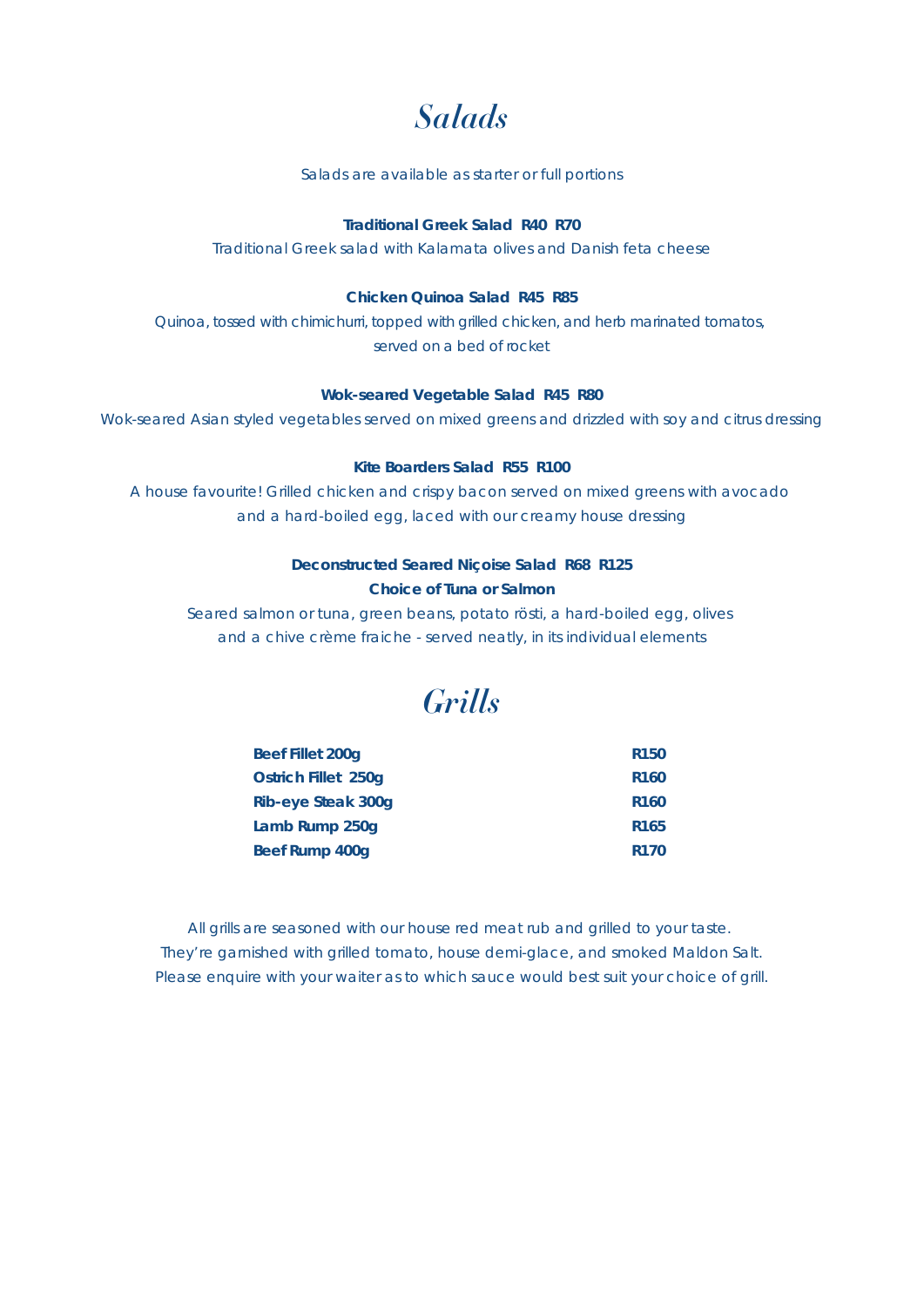# *Fish Counter*

As a proud supporter of the South African Sustainable Seafood Initiative, we support sustainable and responsible fishing wherever possible. Your waiter will be able to advise you on the selection available. Or pop over to the seafood counter where the fishmonger can take you through the day's catch. Items at the seafood counter are charged by weight, seasoned with Chef's blend of spices and then grilled or deep-fried, and served with either lemon or garlic butter. All seafood plates are garnished with Beurre Blanc, smoked Maldon Salt and fresh micro herbs.



#### **Seafood Platter for One R210**

Freshly grilled hake and calamari with twelve mussels, two standard prawns and two queen prawns

#### **Seafood Platter for Two R400**

Twice the fun! Two portions of hake, calamari, twenty-four mussels, four standard prawns and four queen prawns

#### **Shellfish Platter R849**

For Lovers of Luxury Four oysters, twelve mussels, four standard prawns, four queen prawns, two langoustines and two crayfish Serves two

**All our seafood platters are served with savoury rice and hand-cut fries, and are accompanied by a trio of lemon butter, garlic butter, and peri peri sauce.**

*Sides*

**Herb-marinated Tomatoes R23 Buttered Jasmine Rice R24 Chimichurri Quinoa R26 Green Salad R26 Hand-Cut Fries R27 Fennel and Apple Slaw R27 Truffle Infused Parmesan Mash R29 Wok-seared Asian Vegetables R29 Traditional Edamame Beans R55**



**Beurre Blanc R16 Smoked Paprika and Garlic Aioli R20 Creamy Chasseur Sauce R22 Rainbow Pepper and Vanilla Cream Sauce R22 Red Chimichurri R25 House Red Wine Demi-Glace R30 Black Cherry and Crème de Cassis Jus R35**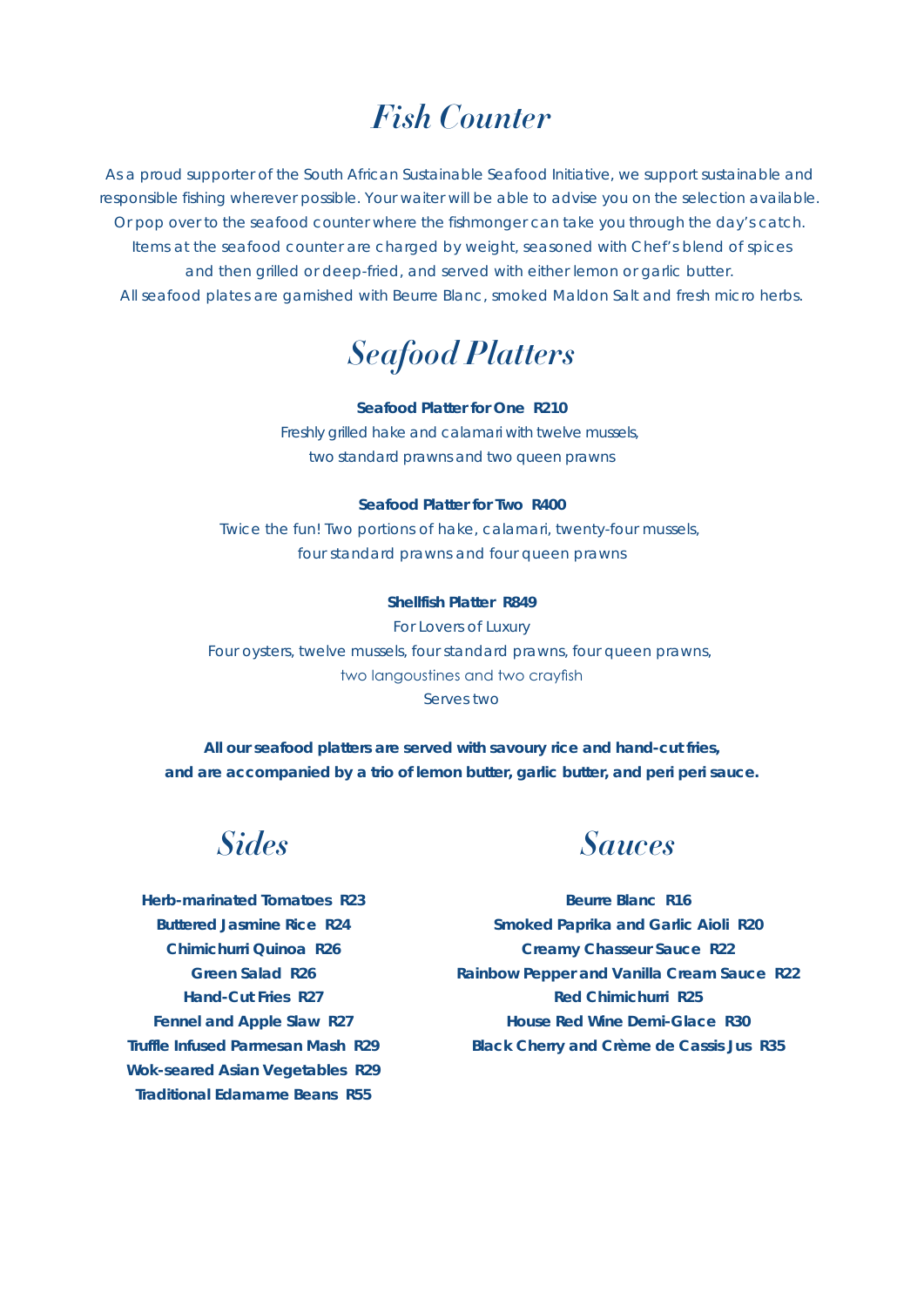

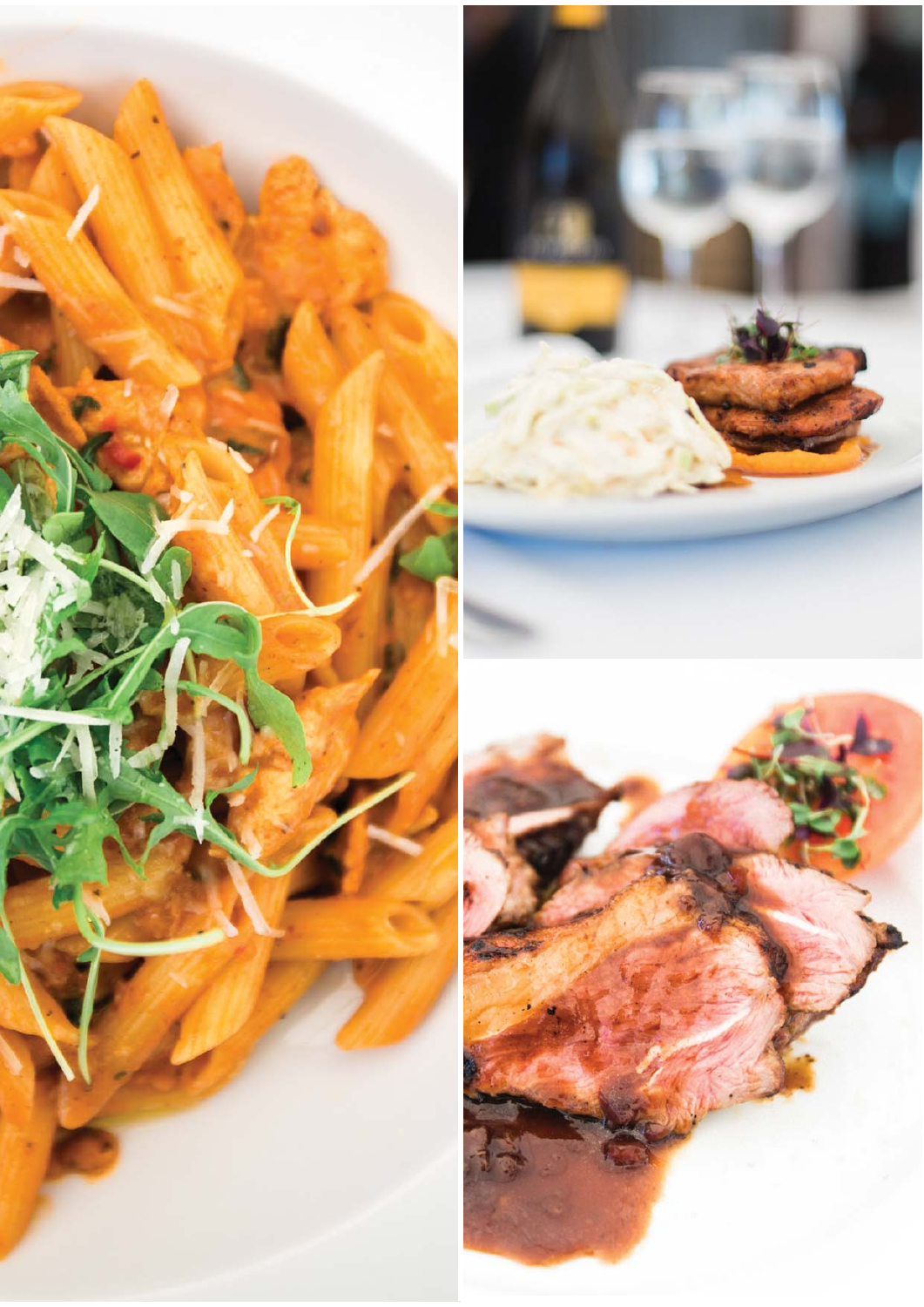# *Mains*

#### **Seafood Chowder R100**

Chunky gumbo-styled chowder in a white wine cream sauce, served with our toasted house bread

#### **New Style Hake and Chips R105**

Fresh hake fillet, cornflake crumbed and fried to perfection, served with hand-cut fries, rocket and a lemon aioli

## **Penne Recco**

#### **Chicken R115 Prawn R145**

Curry infused Napolitana with hints of garlic and coriander, balanced with a splash of cream and served with penne pasta

#### **Black Mushroom and Truffle Gnocchi R130**

Traditional Italian potato dumplings sautéed with mushroom and deglazed with white wine, delicately flavoured with garlic and truffle oil

#### **Chicken and Prawn Risotto R135**

Chicken and prawn in a creamy risotto with fresh peas, lemon zest and a hint of fresh mint

#### **Thai Green Curry**

#### **Chicken R120 Prawn R150**

Chicken or prawn and Asian styled vegetables with bamboo shoots in a Thai green curry, flavoured with coriander, ginger and coconut cream

#### **Sweet Braised Pork Belly R140**

A juicy 250g pork belly, braised in red wine, maple syrup, cinnamon, anise, and balsamic vinegar, served with a parsnip purée, marinated beetroot and garnished with crackling

#### **Smoked Kassler Chops R145**

300g smoked pork Kassler chops glazed in a ginger and anise soy glaze, served with a carrot purée beside apple and fennel slaw

#### **Teriyaki Seared Sesame Crusted Tuna R175**

280g Yellowfin Tuna crusted in sesame seed and seared to perfection, served with our house Teriyaki sauce and set atop wok-seared Asian vegetables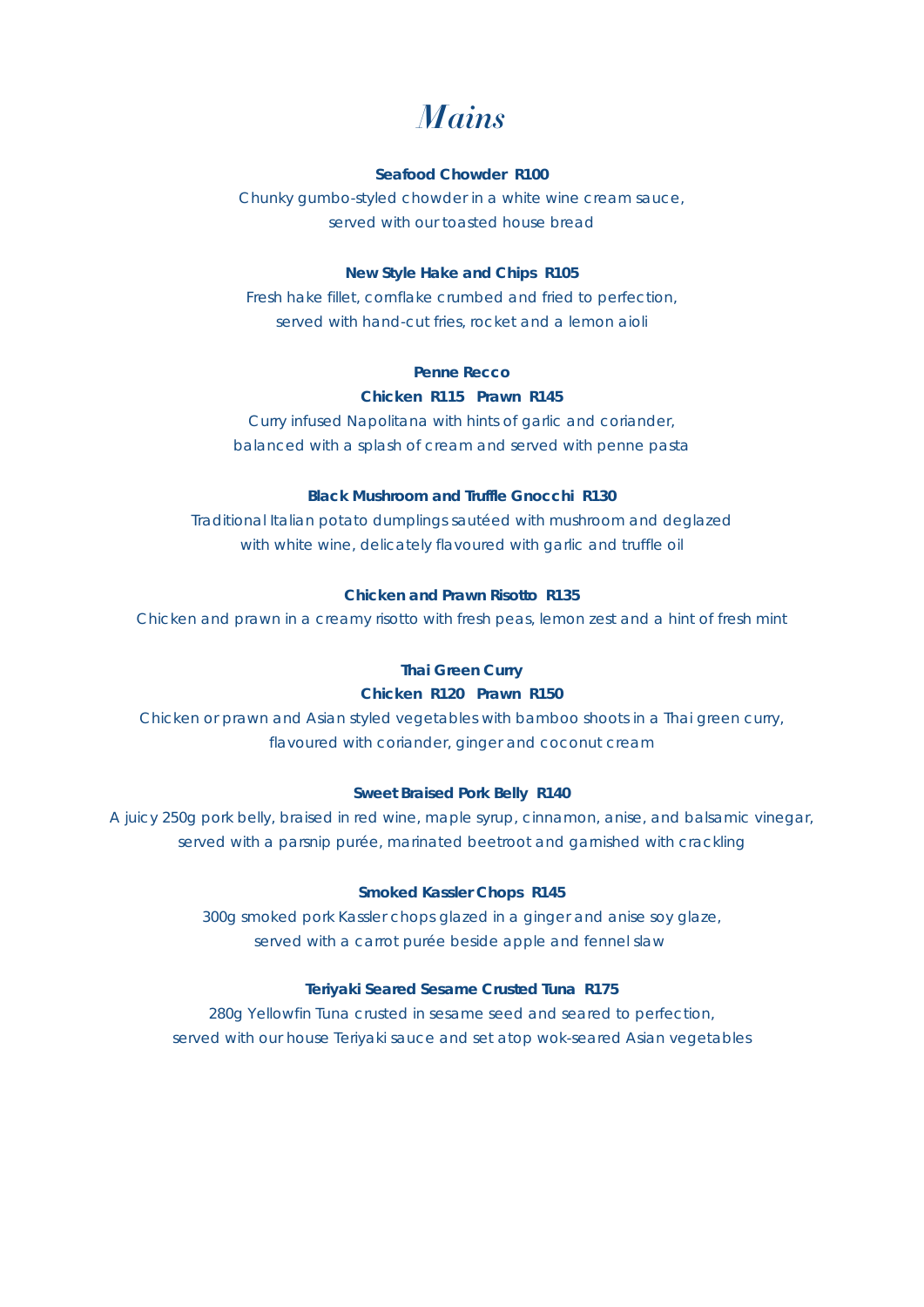





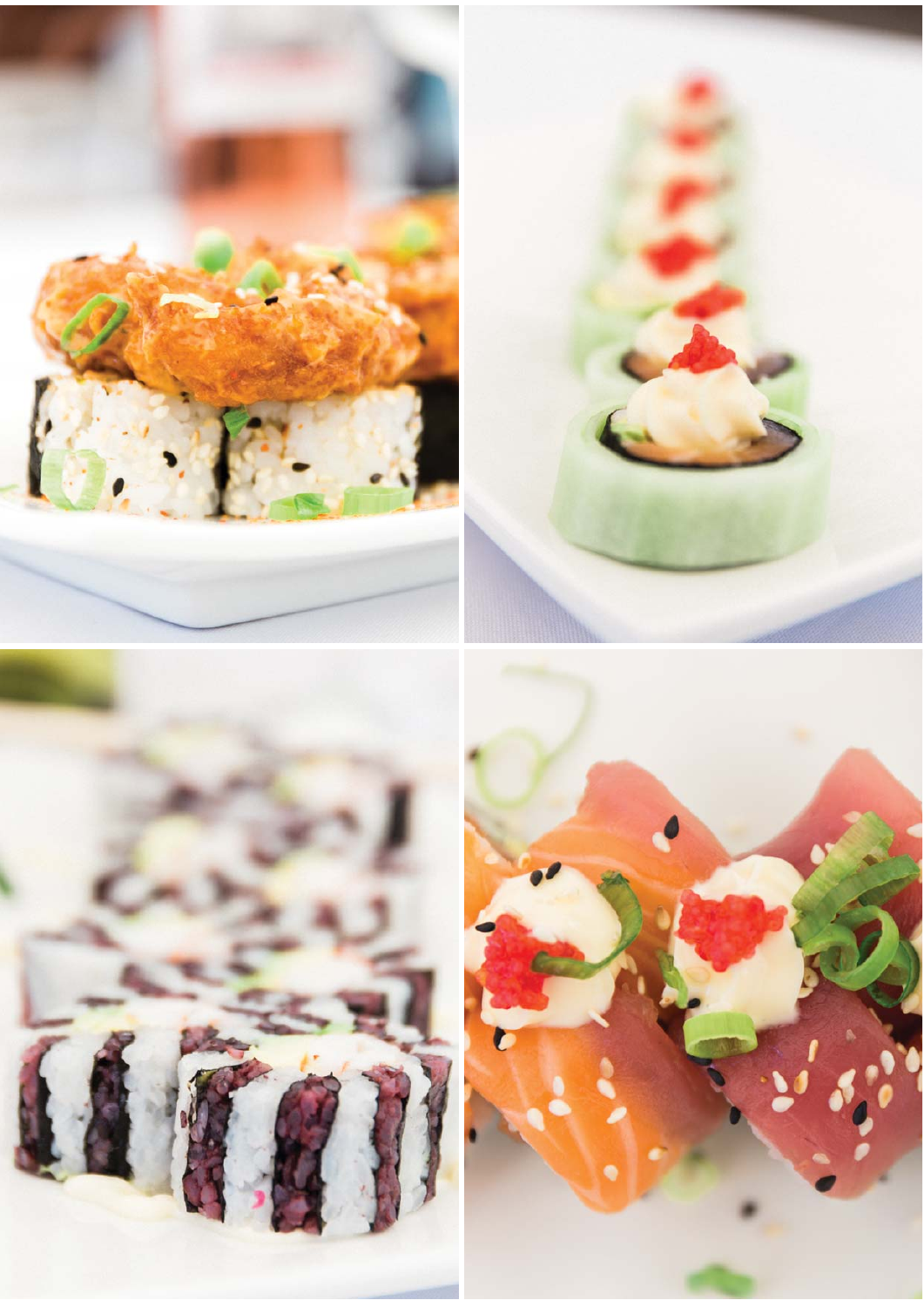# *Signature Sushi*

### **Dessert Sushi R40** *2 pieces*

Inari stuffed with organic pink rice topped with strawberry and sweet fried soy fibre, laced with a caviar mayo

### **Grenades R55** *2 pieces*

A two-piece Salmon Rose topped with spicy salmon and tempura crumbs, spicy mayo and Teriyaki dressing

## **Seven Spiced Prawn Inari R58** *2 pieces*

Seven Spice prawn and mayo, set on sushi rice and wrapped in Inari

**Bamboo Roll R105** *6 pieces* Salmon California roll wrapped in crunchy cucumber

## **Citrus and Soy-marinated Sashimi R110** *100g*

Salmon sashimi marinated in soya sauce and Ponzu dressing

## **Zebra Roll R110** *8 pieces*

Prawn California roll made with black and white rice, dressed in Japanese mayo and sesame seeds

## **Cucumber Roll R115** *6 pieces*

Banting friendly, rice-free cucumber sheet rolled with crab, prawn and salmon, laced with Japanese mayo

## **Butterfly Roll R115** *8 pieces*

Strawberry, prawn and avocado California rolls made with organic pink rice

**Salmon Kokoro Roll R120** *8 pieces* Salmon and avocado California rolls wrapped into organic pink rice hearts

**Spicy Creamy Salmon Roll R120** *8 pieces*

Salmon roll topped with chilli-seared salmon and laced with spicy, creamy mayo

## **Spicy Tuna Roll R125** *8 pieces*

Spicy tuna roll topped with chilli-seared tuna and laced with our sweet sesame soya dressing, garnished with peppadew and spring onion

## **Pinku No Roru R125** *8 pieces*

Salmon, avocado and strawberry California roll laced with a sweet 'n spicy caviar sauce and topped with sweet, fried soy fibre

## **Queen Roll R125** *8 pieces*

Prawn, avocado, cream cheese and strawberries rolled into a tasty black rice California roll, laced with sweet chilli and peppadew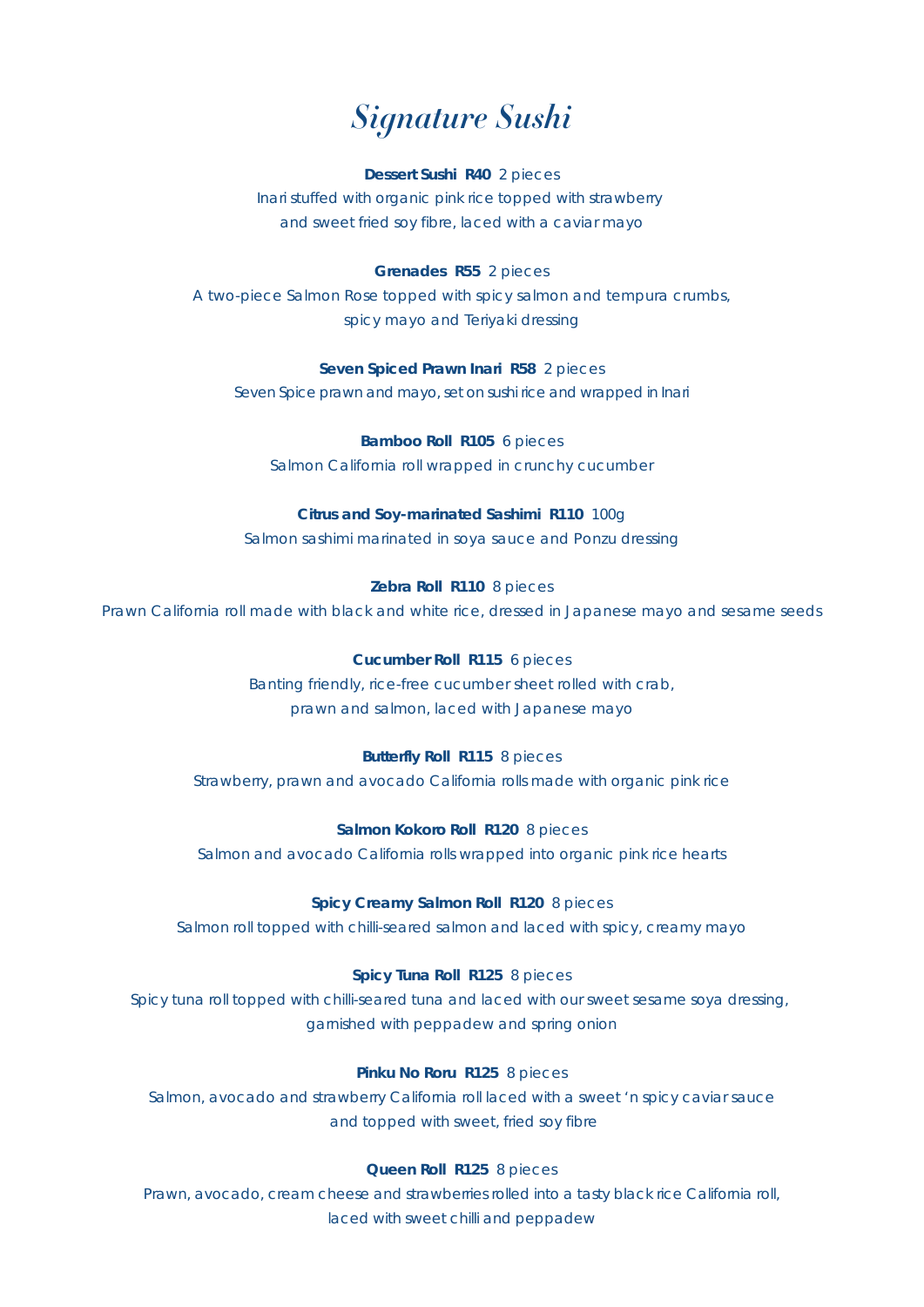## **Rainbow Roll R130** *8 pieces*

Salmon and avocado California roll wrapped in salmon and tuna

## **Philadelphia Roll R135** *8 pieces*

Smoked salmon and cream cheese California roll wrapped in more smoked salmon

#### **Kuro Salmon Roll R140** *8 pieces*

Salmon, prawn, avocado and cream cheese carefully crafted into a black and white rice roll, topped with sesame and Japanese mayo

### **Mountain Top Nouveau R160** *8 pieces*

Our new and improved Mountain Top consists of a spicy tuna roll, topped with Panko-fried prawn and spicy, creamy mayo

*Sushi Crunch R20 extra Choose your favourite Sushi, panko-fried, and served with Kewpie Mayo and sweet chilli sauce*

# *Sushi Salads*

**Crab Salad R85**

**Spicy Seared Tuna Salad R105**

**Blowfish Salmon Ceviche R115**

**Salmon Sashimi Salad R120**



**Japanese Kewpie Mayo R15**

**Roasted Peanut Dressing R20**

**Teriyaki Dressing R20**

**Spicy Creamy Dressing R25**

**Ponzu Dressing R25**

**Sweet Sesame Soya R25**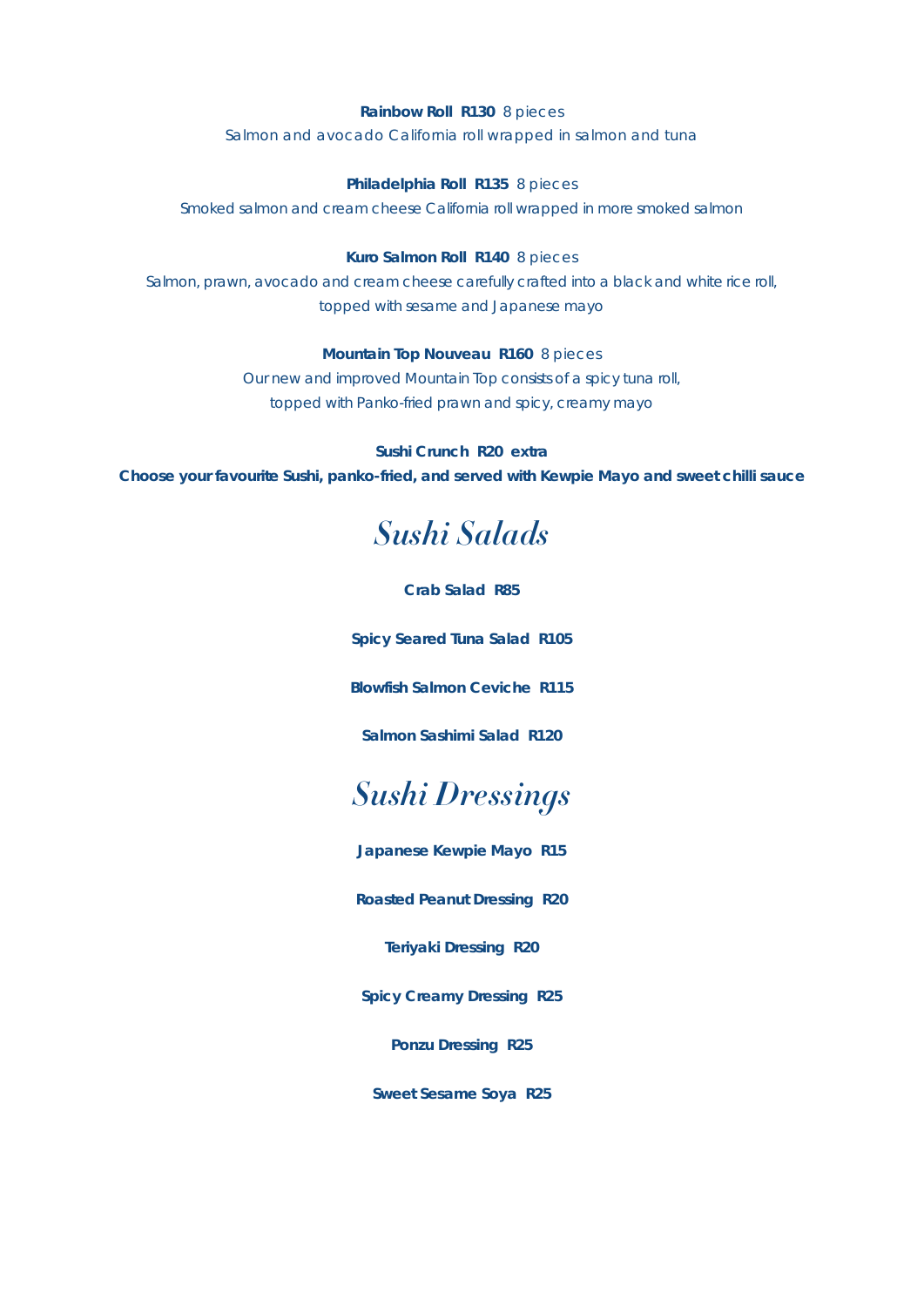## *Traditional Sushi*

#### **California Roll** *8 pieces*

Crab R65 Salmon R75 Prawn R75 Tuna R70 Spicy Tuna R75 Spicy Salmon R79 Mixed Veg R70

**Nigiri** *3 pieces* Crab R45 Salmon R55 Prawn R55 Tuna R50 Spicy Tuna R55 Spicy Salmon R60

**Sashimi** *6 pieces*

Salmon R120 Tuna R95 Spicy Tuna R105 Spicy Salmon R125

**Fashion Sandwich** *6 pieces* Salmon R85 Prawn R85 Tuna R80 Spicy Tuna R85 Spicy Salmon R90 Mixed Veg R70

## **Maki** *6 pieces*

Crab R50 Salmon R60 Prawn R60 Tuna R55 Mixed Veg R50 Cucumber R45

**Roses** *2 pieces* Salmon R49 Prawn R49 Tuna R49 Cucumber R40

#### **Hand Roll**

Crab R55 Salmon R65 Prawn R60 Tuna R60 Spicy Tuna R65 Spicy Salmon R70 Mixed Veg R40

## *Sushi Platters*

**Rose Platter R160** *2 pieces of each* A banquet of sushi roses: salmon, prawn, tuna and cucumber

> **JJ's Platter 20 piece R255 40 piece R495**

An assortment of tuna and salmon California Rolls, Nigiri, Sashimi and Roses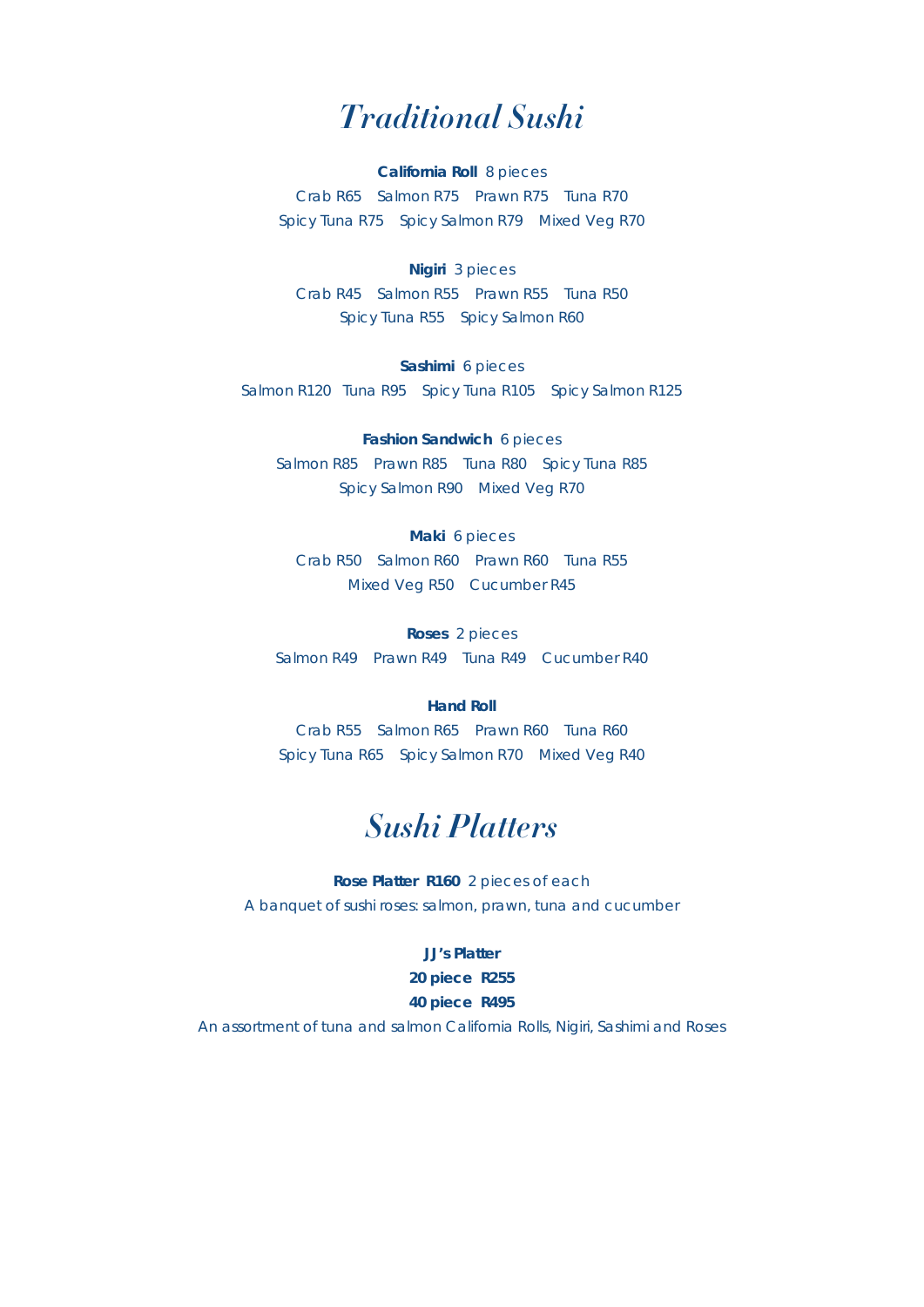